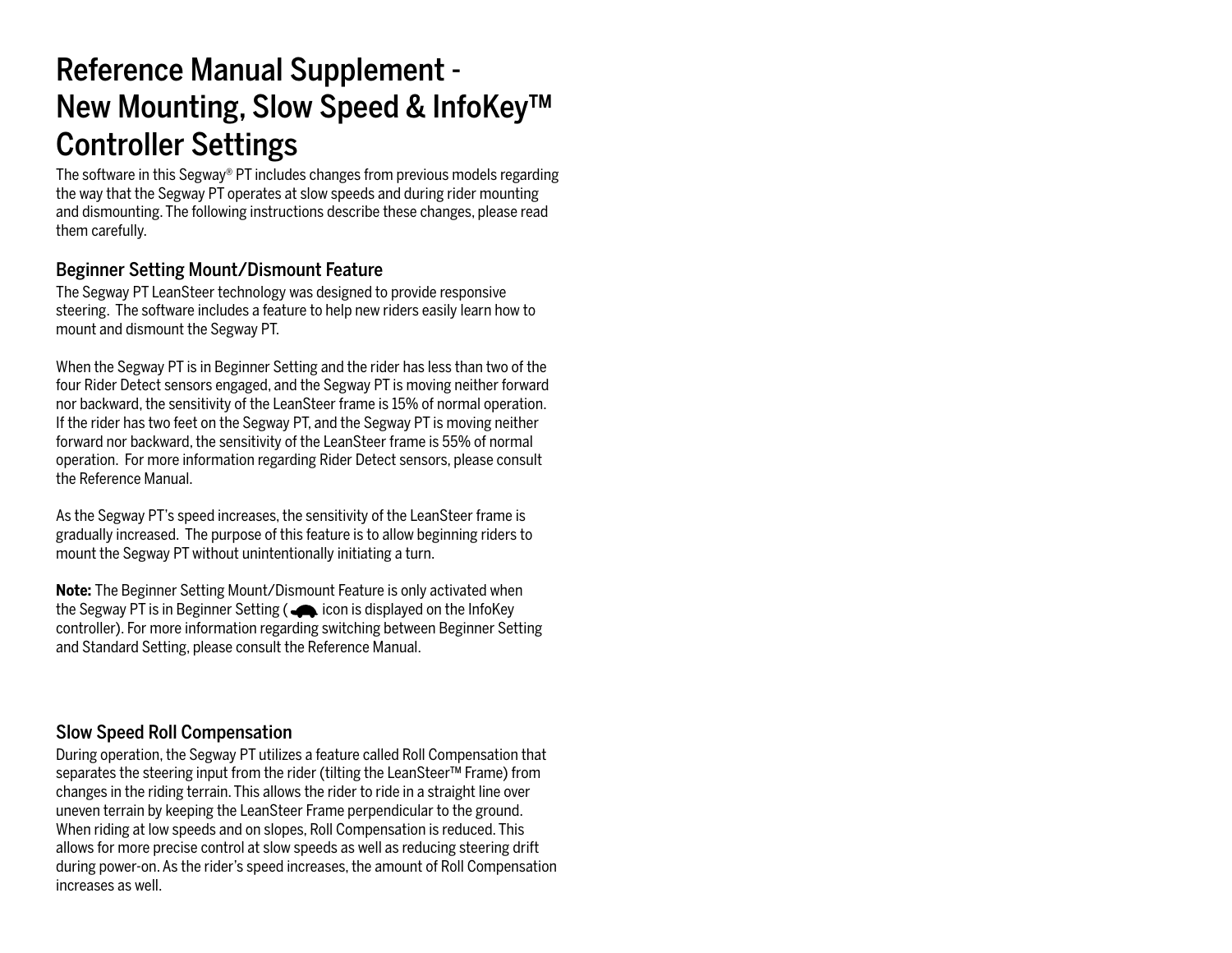# Rider Customization Settings

The wireless InfoKey controller software included with your Segway PT allows the rider to set his/her speed limit and Shutdown/Timeout settings. The following instructions describe how to access these new features using your InfoKey controller. Please make sure your Segway PT is powered-off when adjusting these settings.

### **Setting Speed Limits**

For information about the Speed Limiter, please consult your Reference Manual.

**WARNING!**

If the Segway PT pushes the Handlebar back, stop leaning forward and slow down. Always leave a gap between yourself and the Handlebar. Failure to slow down in response to the Speed Limiter could result in risk of death or serious injuries from falls.

For your first ride, the Segway PT is set to operate exclusively with the Beginner Setting enabled. If the Turtle icon does not display, do NOT ride the Segway PT until you enable the Beginner Setting. Use the Beginner Setting and ride in areas free of obstacles and distractions until you are comfortable on your Segway PT. All new riders should use the Beginner Setting. Do NOT let new riders operate the Segway PT outside of your direct supervision unless they have read the Getting Started Manual and watched the Safety Video and have a spotter to hold the Handlebar in accordance with the instructions in the Getting Started Manual.

To modify the Speed Limits and Shutdown Timeout, the rider must first (while the Segway PT is not powered on) press the Information Display button ( $\blacktriangleright$ ) until the odometer is displayed. Then, hold the Information Display button for about two seconds, until the display message at right is shown.



Pressing the Security button ( $\bigoplus$ ) will display the next available speed. The Beginner Setting speed limit options range from 4.0 mph to 8.0 mph in increments of 0.5 mph.

Once your preferred speed is displayed, press the Information Display button ( $\blacktriangleright$ ) again to save the Beginner Setting speed. The InfoKey controller should display the information shown at right.



The display will alternate between the current speed setting (Standard Setting speed limit) and the above display.

Pressing the Security button ( $\bigcap$ ) will display the next speed you may choose. The Standard Setting speeds range from 4.0 mph to 12.5 mph in increments of 0.5 mph.

Once your preferred speed is displayed, press the Information Display button ( $\blacktriangleright$ ) again to save the Standard Setting speed. The InfoKey controller should now show the display at right.



The display will alternate between the current shutdown-timeout setting, and this display.

#### **Setting Shutdown Timeout**

Shutdown Timeout is the period of time the Segway PT will remain powered-on in stand-by mode. For more information on stand-by mode please consult your Reference Manual. Pressing the Security button  $\left(\bigcap_{i=1}^{\infty}\right)$  will cycle through the available shutdown timeouts:

4 Seconds 30 Seconds 1 Minute 5 Minutes 15 Minutes

Pressing the Information Display button ( $\blacktriangleright$ ) will save your timeout interval setting and return the InfoKey controller to normal operation. All of your selections will be available for the Segway PT the next time you power-on.

The display will alternate between the current speed setting (Beginner Setting speed limit), and the display at right.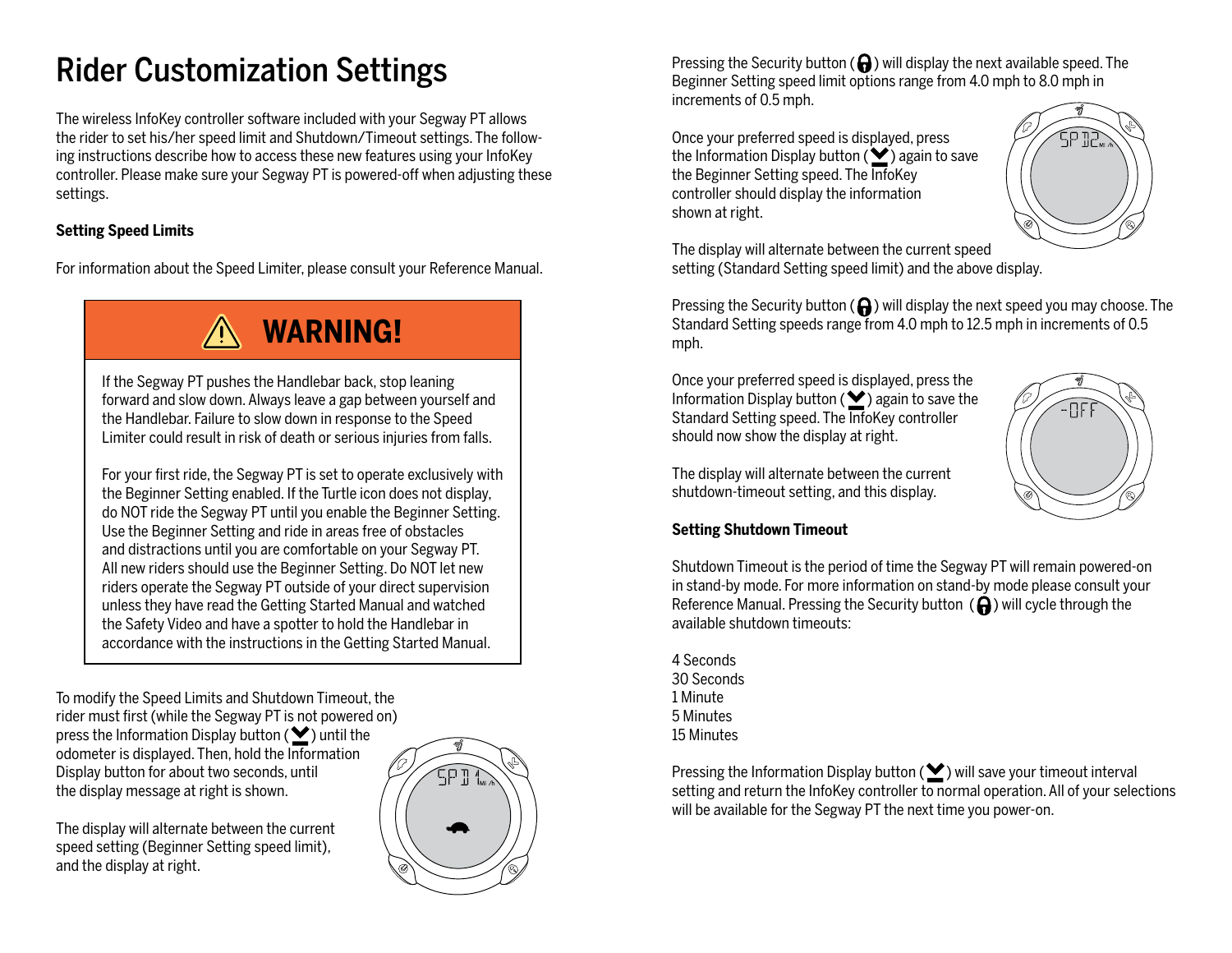## Supplément au manuel de référence - Nouveau montage, vitesse lente et configuration du dispositif de commande InfoKey™

Le logiciel de ce Segway® TP inclut des modifications apportées à d'anciens modèles concernant le fonctionnement du Segway TP à des vitesses lentes et durant le montage et le démontage du conducteur. Ces changements sont décrits dans les instructions suivantes. Veuillez les lire attentivement.

### Fonction de montage / démontage du mode Débutant

Le Segway TP est doté de la technologie LeanSteer, qui facilite la direction. Le logiciel inclut une fonctionnalité qui permet aux conducteurs débutants d'apprendre facilement à monter et démonter le Segway TP.

Lorsque le Segway TP est en mode Débutant, que le conducteur a activé moins de deux sur les quatre capteurs de présence du conducteur et que le Segway TP ne se déplace ni vers l'avant ni vers l'arrière, la sensibilité du cadre LeanSteer est de 15 % de son fonctionnement normal. Si le conducteur a placé deux pieds sur le Segway TP et que celui-ci ne se déplace ni vers l'avant ni vers l'arrière, la sensibilité du cadre LeanSteer est de 55 % de son fonctionnement normal. Pour de plus amples informations sur les capteurs de présence du conducteur, veuillez consulter le manuel de référence.

Lorsque la vitesse du Segway TP augmente, la sensibilité du cadre LeanSteer croît graduellement. Le but de cette fonctionnalité est de permettre aux conducteurs débutants de monter le Segway TP sans lancer un tour involontairement.

**Remarque :** La fonctionnalité de montage / démontage du mode Débutant peut uniquement être activée lorsque le Segway TP est en mode Débutant. (l'icône est affichée sur le dispositif de commande InfoKey.) Pour de plus amples informations sur le passage du mode Débutant au mode Standard et vice versa, veuillez consulter le manuel de référence.

### Compensation du roulement à vitesse lente

Durant son fonctionnement, le Segway TP utilise une fonctionnalité appelée Compensation du roulis. Celle-ci sépare la direction du conducteur (inclinaison du cadre LeanSteer™) des changements de terrain. Le conducteur peut ainsi conduire en ligne droite sur un terrain irrégulier en orientant le cadre LeanSteer perpendiculairement au sol. Lorsque le conducteur conduit à une vitesse réduite et en pente, la fonctionnalité de Compensation du roulis est diminuée. Cela offre un meilleur contrôle à vitesse réduite tout en diminuant la dérivation de la direction. Lorsque la vitesse du conducteur monte, la fonctionnalité de Compensation du roulis augmente aussi.

## Mode Personnalisation du conducteur

Le logiciel du dispositif de contrôle sans fil InfoKey de votre Segway TP permet au conducteur de choisir sa limite de vitesse et la fonction Arrêt / Inactivité. Les instructions suivantes décrivent comment accéder à ces nouvelles fonctionnalités au moyen de votre dispositif de contrôle InfoKey. Veuillez vous assurer que votre Segway TP est éteint avant d'ajuster ces fonctionnalités.

#### **Configuration des limites de vitesse**

Pour de plus amples informations sur le Limiteur de vitesse, veuillez consulter votre manuel de référence.

# **AVERTISSEMENT !**

Si le Segway TP pousse le guidon vers l'arrière, cessez de vous pencher vers l'avant et ralentissez. Laissez toujours un espace entre votre corps et le guidon. Les conducteurs qui omettraient de ralentir en réponse à l'avertissement du Limiteur de vitesse s'exposeraient à des risques de blessures graves, voire fatales en cas de chute.

La première fois que vous conduisez votre Segway TP, celui-ci est configuré pour fonctionner exclusivement en mode de conduite Débutant. Si l'icône Tortue n'apparaît pas, ne conduisez PAS le Segway TP tant que vous n'avez pas activé le mode de conduite Débutant. Activez le mode Débutant et conduisez votre Segway TP dans des endroits sans obstacle ni distraction jusqu' à ce que vous vous sentiez à l'aise. Tous les conducteurs débutants doivent conduire en mode Débutant. Ne laissez PAS les nouveaux conducteurs utiliser le Segway TP sans votre supervision directe à moins qu'ils aient lu le manuel de mise en route, regardé la vidéo de sécurité et qu'un assistant tienne le guidon conformément aux instructions figurant dans le manuel de mise en route.

Pour modifier les limites de vitesse et la fonction Arrêt / Inactivité, le conducteur doit commencer (le Segway TP en position éteinte) par appuyer sur le bouton d'affichage des informations ( $\blacktriangleright$ ) jusqu'à ce que le compteur kilométrique

s'affiche. Ensuite, maintenez enfoncé le bouton d'affichage des informations pendant environ deux secondes, jusqu'à ce que le message d'affichage sur la droite apparaisse.

L'affichage alternera entre la configuration de vitesse en cours (limite de vitesse du mode Débutant) et l'affichage à droite.

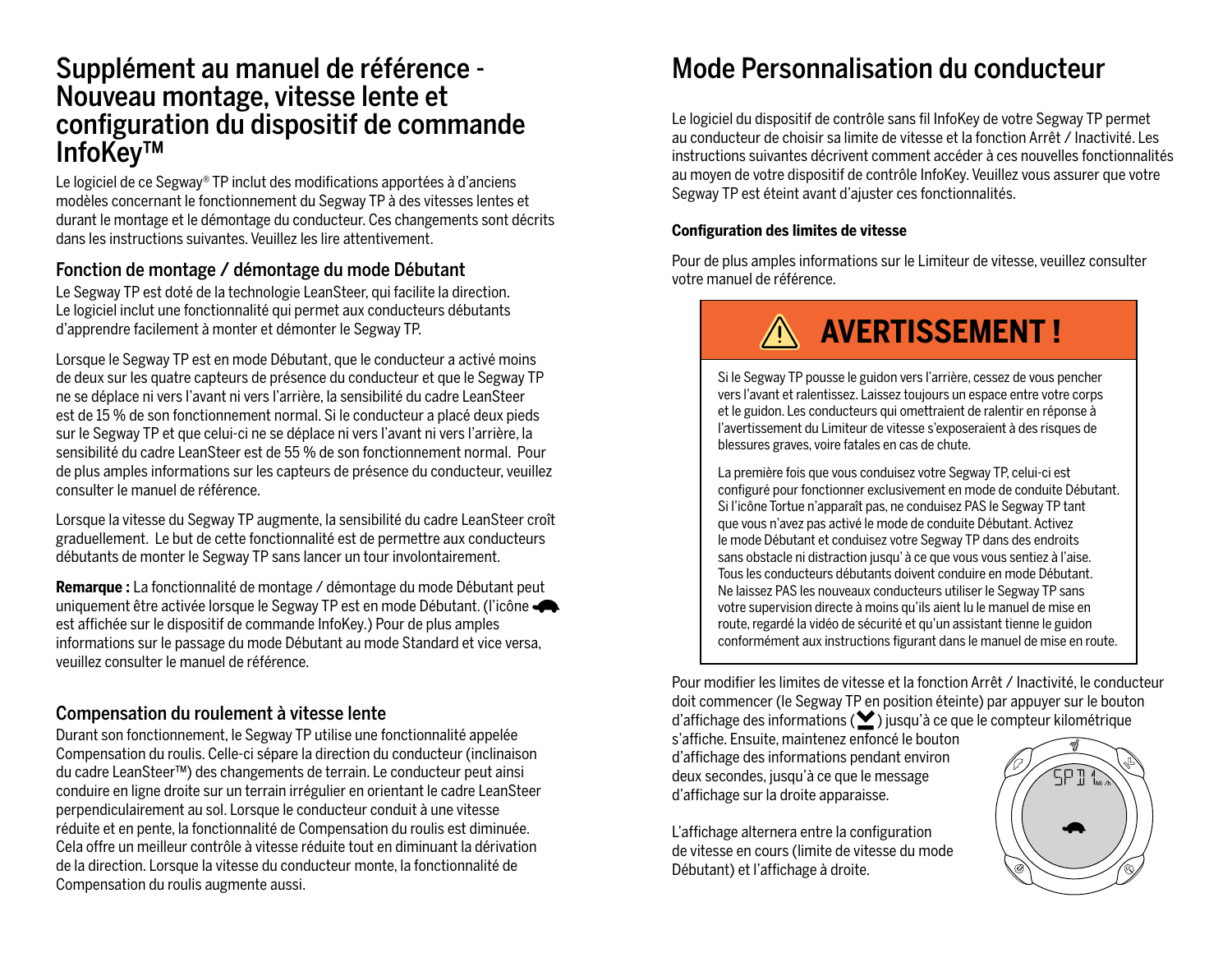Appuyez sur le bouton de sécurité  $\left(\bigcap_{i=1}^n\right)$  pour afficher la vitesse disponible suivante. Les options de vitesse du mode Débutant vont de 6,4 km/h (4,0 mi/h) à 13 km/h (8,0 mi/h) en incréments de 0,8 km/h (0,5 mi/h).

Une fois que votre vitesse préférée est affichée, appuyez une nouvelle fois sur le bouton d'affichage  $d'$ informations ( $\blacktriangleright$ ) pour enregistrer la vitesse du mode de conduite Débutant. Le dispositif de commande InfoKey doit afficher l'information apparaissant à droite.



L'affichage alternera entre la limite en cours configurée (limite de vitesse du mode Standard) et l'affichage ci-dessus.

Appuyez sur le bouton de sécurité  $\left(\bigcap_{n=1}^{\infty}\right)$  pour afficher la prochaine vitesse de votre choix. Les options de vitesse du mode Standard vont de 6,4 km/h (4,0 mi/h) à 20 km/h (12,5 mi/h) en incréments de 0,8 km/h (0,5 mi/h).

Une fois que votre vitesse préférée s'affiche, appuyez une nouvelle fois sur le bouton d'affichage des informations ( $\blacktriangleright$ ) pour enregistrer la vitesse du mode Standard. Le dispositif de commande InfoKey doit maintenant montrer l'affichage à droite.



L'affichage alternera entre la fonction Arrêt / Inactivité en cours et cet affichage.

#### **Fonction Arrêt / Inactivité**

La fonction Arrêt / Inactivité correspond à la période de temps pendant laquelle le Segway TP restera allumé en mode Stand-by. Pour de plus amples informations sur le mode Stand-by, veuillez consulter votre manuel de référence. Appuyez sur le bouton de sécurité  $\left(\bigcap_{i=1}^{\infty}\right)$  pour passer d'une période d'arrêt / inactivité disponible à l'autre :

4 secondes 30 secondes 1 minute 5 minutes 15 minutes

Appuyez sur le bouton d'affichage des informations ( $\bigcirc$ ) pour enregistrer l'intervalle d'inactivité choisi et retourner au dispositif de commande InfoKey en fonctionnement normal. Votre Segway TP sera configuré de la même façon la prochaine fois que vous l'allumerez.

## Supplemento al manuale di riferimento - Nuove istruzioni per salire a bordo, impostazioni di bassa velocità e controller InfoKey™

Il software fornito con il nuovo Segway® PT contiene alcune rettifiche rispetto ai modelli precedenti, riguardanti il modo in cui si comporta il Segway PT a bassa velocità e quando l'utilizzatore sale e scende da bordo. Leggere scrupolosamente queste istruzioni, che descrivono le modifiche apportate.

## Uso del mezzo con l'impostazione per principianti

La tecnologia Segway PT LeanSteer sta alla base della capacità di sterzo del mezzo. Il software comprende una funzione che insegna ai nuovi utilizzatori come salire e scendere dal Segway PT.

Quando è attivata l'impostazione per principianti, se l'utilizzatore ha premuto con i piedi soltanto due dei quattro sensori di presenza e il mezzo non si sposta né avanti né indietro, il montante LeanSteer funzionerà al 15% della sua capacità normale. Se invece tutti i sensori di presenza sono premuti e il mezzo non si sposta né avanti né indietro, il montante LeanSteer funzionerà al 55% della sua capacità normale. Per ulteriori informazioni sui sensori di presenza, consultare il manuale di riferimento.

La sensibilità del montante LeanSteer aumenta gradualmente e di pari passo con la velocità del mezzo. Questa funzione aiuta i principianti a salire sul Segway PT senza sterzare involontariamente.

**Nota:** la funzione per salire/scendere dal mezzo si attiva soltanto quando il Segway PT si trova nella modalità per principianti (l'icona  $\bigoplus$  è visibile sul controller InfoKey). Per ulteriori informazioni su come passare dall'impostazione per principianti al funzionamento normale, consultare il manuale di riferimento.

### Compensazione antirollio a bassa velocità

Durante l'uso, il Segway PT utilizza la funzione di compensazione antirollio per distinguere le azioni di sterzo eseguite dall'utilizzatore (inclinazione del montante LeanSteer™) dalle variazioni nel terreno. In questo modo, l'utilizzatore può percorrere tranquillamente anche terreni dissestati mantenendo il montante LeanSteer perpendicolare al suolo. A bassa velocità e su pendii, la compensazione antirollio si riduce per dare all'utilizzatore una capacità di controllo più precisa e per ridurre l'azione di sterzo all'accensione del mezzo. La compensazione antirollio aumenta di pari passo alla velocità del mezzo.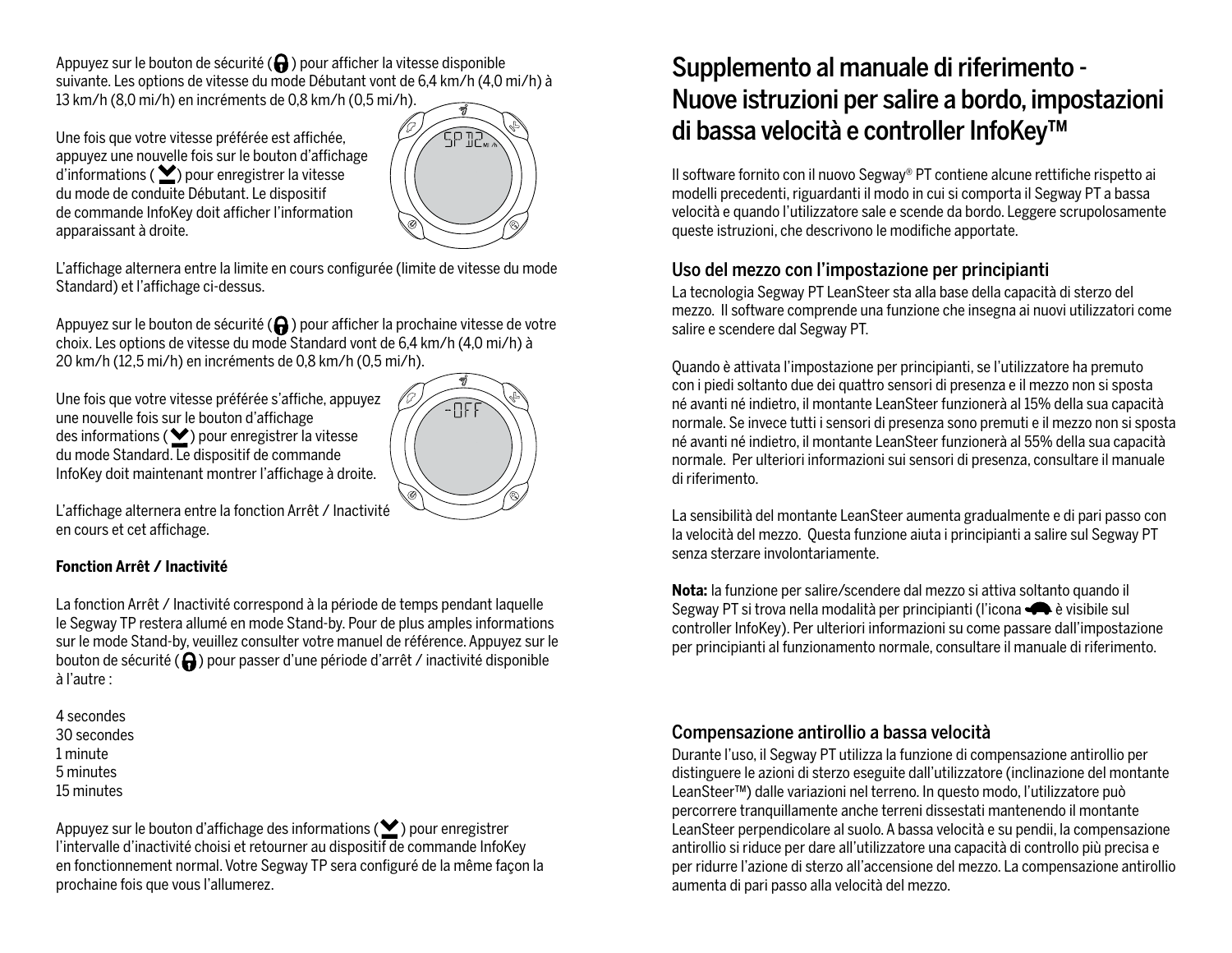# Impostazioni personalizzate

Il software del controller InfoKey senza fili incluso al Segway PT consente all'utilizzatore di impostare un limite di velocità e un timeout di arresto a propria discrezione. Le istruzioni seguenti spiegano come accedere a queste nuove funzioni dal controller InfoKey. Sincerarsi che il Segway PT sia spento per regolare queste impostazioni.

### **Limiti di velocità**

Per informazioni sul limitatore di velocità, consultare il manuale di riferimento.

# **AVVERTENZA**

Se il Segway PT inizia a spingere all'indietro il manubrio, si deve rallentare riportandosi in posizione eretta. Tenere sempre il manubrio ad una certa distanza dal busto. Non rallentare di risposta al limitatore di velocità può comportare gravi conseguenze, anche letali, come incidenti o infortuni dovuti ad una caduta.

Per il primo viaggio, il Segway PT funzionerà esclusivamente con l'impostazione per principianti. Se l'icona della tartaruga non compare, NON salire a bordo del Segway PT finché non si attiva l'impostazione per principianti. Utilizzare l'impostazione per principianti e allenarsi in una zona priva di ostacoli e distrazioni finché non si sarà dimostrata destrezza nei movimenti con il Segway PT. Tutti gli utilizzatori alle prime armi devono usare l'impostazione per principianti. NON cedere il Segway PT a persone che non abbiano letto questo manuale e guardato il video sulla sicurezza. Chiedere ad un amico di fare da spalla, tenendo il manubrio ben saldo come descritto nel manuale dell'utilizzatore.

Per modificare i limiti di velocità e il timeout di arresto, mentre il Segway PT è spento l'utilizzatore deve anzitutto premere il tasto display informazioni ( $\blacktriangledown$ ) fino

a visualizzare il contachilometri. Tenere quindi premuto questo tasto per due secondi, fino a visualizzare il messaggio riportato a destra.

Sul display si visualizzano in alternanza l'impostazione di velocità corrente (in modalità per principianti) e quanto illustrato a destra.



Premere il tasto inserimento antifurto  $\left(\bigcap\right)$  per visualizzare la successiva velocità disponibile. Le opzioni per il limite di velocità con l'impostazione per principianti

vanno da 6,4 km/h (4,0 mi/h) a 13 km/h (8,0 mi/h) in incrementi di 0,8 km/h (0,5 mi/h).

Una volta visualizzata la velocità preferita, premere il tasto display informazioni ( $\blacktriangleright$ ) per salvare questa impostazione. Il controller InfoKey dovrebbe avere l'aspetto illustrato a destra.



Sul display si visualizzano in alternanza l'impostazione di velocità corrente (in modalità normale) e quanto illustrato sopra.

Premere il tasto inserimento antifurto  $\left(\bigcap_{i=1}^{\infty}\right)$  per visualizzare la successiva velocità disponibile. Le opzioni per il limite di velocità con l'impostazione normale vanno da 6,4 km/h (4,0 mi/h) a 20 km/h (12,5 mi/h) in incrementi di 0,8 km/h (0,5 mi/h) .

Una volta visualizzata la velocità preferita, premere il tasto display informazioni ( $\blacktriangleright$ ) per salvare questa impostazione. Il controller InfoKey dovrebbe avere l'aspetto illustrato a destra.



Sul display si visualizzano in alternanza l'impostazione corrente del timeout di arresto e quanto illustrato a destra.

#### **Timeout di arresto**

Il timeout di arresto è un periodo in cui il Segway PT rimane acceso in modalità standby. Per ulteriori informazioni sulla modalità standby, consultare il manuale di riferimento. Premere il tasto inserimento antifurto  $\left(\bigcap_{i=1}^{\infty}\right)$  per passare in rassegna le varie impostazioni del timeout di arresto:

4 secondi 30 secondi 1 minuto 5 minuti 15 minuti

Premere di nuovo il tasto display informazioni ( $\blacktriangleright$ ) per salvare l'intervallo di timeout selezionato e ripristinare il controller InfoKey al funzionamento normale. Tutte le nuove impostazioni eseguite saranno disponibili a partire dalla prossima riaccensione del Segway PT.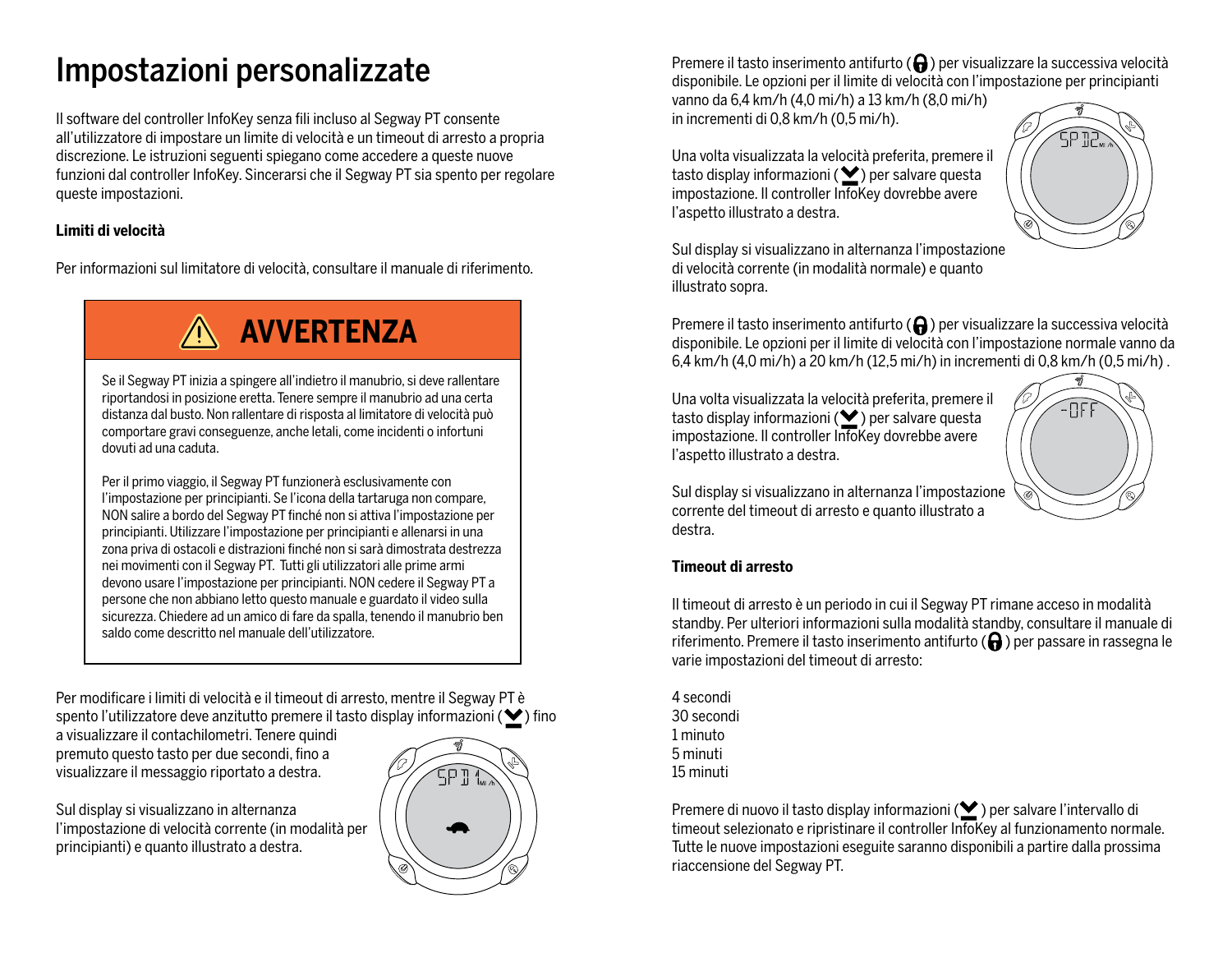## Anhang zur Bedienungsanleitung - Neue Aufsteig- und Langsamfahrt funktionen und InfoKey™ Einstellungen

Die Software in diesem Segway ® PT beinhaltet Änderungen gegenüber Vorläufermodellen, die sich darauf beziehen, wie sich der Segway PT bei langsamen Geschwindigkeiten und während des Auf- und Absteigens des Fahrers verhält. Die folgenden Hinweise beschreiben diese Änderungen und sollten daher sorgfältig gelesen werden.

### Anfängereinstellung: Auf-/Absteigfunktion

Die Segway PT LeanSteer-Technologie wurde entwickelt, um eine gut ansprechende Lenkung zu bieten. Die Software beinhaltet eine Funktion, mit der neue Fahrer problemlos das richtige Auf- und Absteigen vom Segway PT lernen können.

Wenn die Anfängereinstellung des Segway PT eingeschaltet ist, der Fahrer weniger als zwei der vier Fahrererkennungssensoren aktiviert hat und der Segway PT weder vorwärts noch rückwärts fährt, liegt die Ansprechempfindlichkeit des LeanSteer-Rahmens gegenüber dem Normalbetrieb bei 15 %. Wenn der Fahrer mit beiden Füßen auf dem Segway PT steht und der Segway PT weder vorwärts noch rückwärts fährt, liegt die Ansprechempfindlichkeit des LeanSteer-Rahmens gegenüber dem Normalbetrieb bei 55 %. Nähere Informationen über die Fahrererkennungssensoren finden Sie in der Bedienungsanleitung.

Mit zunehmender Geschwindigkeit des Segway PT nimmt auch die Ansprechempfindlichkeit des LeanSteer-Rahmens allmählich zu. Der Zweck dieses Funktionsmerkmal besteht darin, Anfängern das Aufsteigen auf den Segway PT zu ermöglichen, ohne dass sie versehentlich eine Wendung veranlassen.

**Achtung:** Die Auf-/Absteigfunktion in der Anfängereinstellung wird nur aktiviert, wenn sich der Segway PT in der Anfängereinstellung befindet (auf dem InfoKey erscheint das Symbol ). Nähere Informationen über das Umschalten zwischen der Anfängereinstellung und der Standardeinstellung finden Sie in der Bedienungsanleitung.

### Rollkompensation bei langsamer Geschwindigkeit

Während der Fahrt kommt im Segway PT die sog. Rollkompensationsfunktion zum Einsatz, die die Lenkaktivitäten des Fahrers (also das Neigen des LeanSteer™ Rahmens) von Geländeänderungen unabhängig macht. Auf diese Weise kann der Fahrer auch auf unebenem Gelände geradeaus fahren, indem ein rechter Winkel des LeanSteer-Rahmens zum Boden aufrecht erhalten wird. Beim Fahren mit langsamer Geschwindigkeit und auf Anstiegen/Abhängen wird die Rollkompensation reduziert, um eine präzisere Kontrolle bei langsamen Geschwindigkeiten zu ermöglichen und den Lenkabtrieb während des Einschaltens zu vermindern. Wenn der Fahrer die Geschwindigkeit erhöht, wird auch der Grad der Rollkompensation gesteigert.

## Individuelle Fahrereinstellungen

Die im Lieferumfang Ihres Segway PT enthaltene Software für den drahtlosen InfoKey bietet dem Fahrer die Möglichkeit, eine Höchstgeschwindigkeit einzustellen sowie das Abschalt-Timeout zu konfigurieren. Die folgende Anleitung enthält eine Beschreibung des Zugriffs auf diese neuen Funktionen über den InfoKey. Bitte achten Sie darauf, dass der Segway PT ausgeschaltet ist, während Sie diese Einstellungen vornehmen.

#### **Einstellen der Höchstgeschwindigkeit**

Hinweise zum Geschwindigkeitsbegrenzer finden Sie in der Bedienungsanleitung.

# **WARNUNG!**

Wenn der Segway PT den Lenker zurückdrückt, lehnen Sie sich nicht mehr vor und nehmen Sie Fahrt weg. Lassen Sie stets einen gewissen Abstand zwischen sich und dem Lenker. Wenn Sie als Reaktion auf diese Maßnahme des Geschwindigkeitsbegrenzers nicht Fahrt wegnehmen, besteht ein Sturzrisiko mit der Gefahr schwerer oder tödlicher Verletzungen.

Für Ihre "Jungfernfahrt" auf dem Segway PT ist die Anfängereinstellung automatisch aktiviert. Sollte die Schildkröte NICHT zu sehen sein, dürfen Sie den Segway PT erst dann in Betrieb nehmen, wenn Sie die Anfängereinstellung aktiviert haben. Verwenden Sie die Anfängereinstellung und fahren Sie nur in Bereichen, die frei von Hindernissen und Ablenkungen sind, bis Ihnen der Umgang mit Ihrem Segway PT in Fleisch und Blut übergegangen ist. Neulinge sollten auf alle Fälle mit der Anfängereinstellung beginnen. Lassen Sie unerfahrene Fahrer NUR unter Ihrer direkten Aufsicht fahren, es sei denn, sie haben die Kurzanleitung durchgelesen und sich das Sicherheitsvideo angesehen und sie haben einen Helfer, der den Lenker festhält (gemäß den Hinweisen in der Kurzanleitung).

Um die Höchstgeschwindigkeit und das eingestellte Abschalt-Timeout zu ändern, muss der Fahrer (bei ausgeschaltetem Segway PT) zuerst die Informationstaste

( $\sum$ ) drücken, bis der Kilometerzähler angezeigt wird. Halten Sie die Informationstaste dann etwa zwei Sekunden lang gedrückt, bis die rechts dargestellte Meldung erscheint.

Auf der Anzeige erscheinen abwechselnd die aktuelle Geschwindigkeitseinstellung (Höchstgeschwindigkeit in der Anfängereinstellung) und die rechts dargestellte Anzeige.

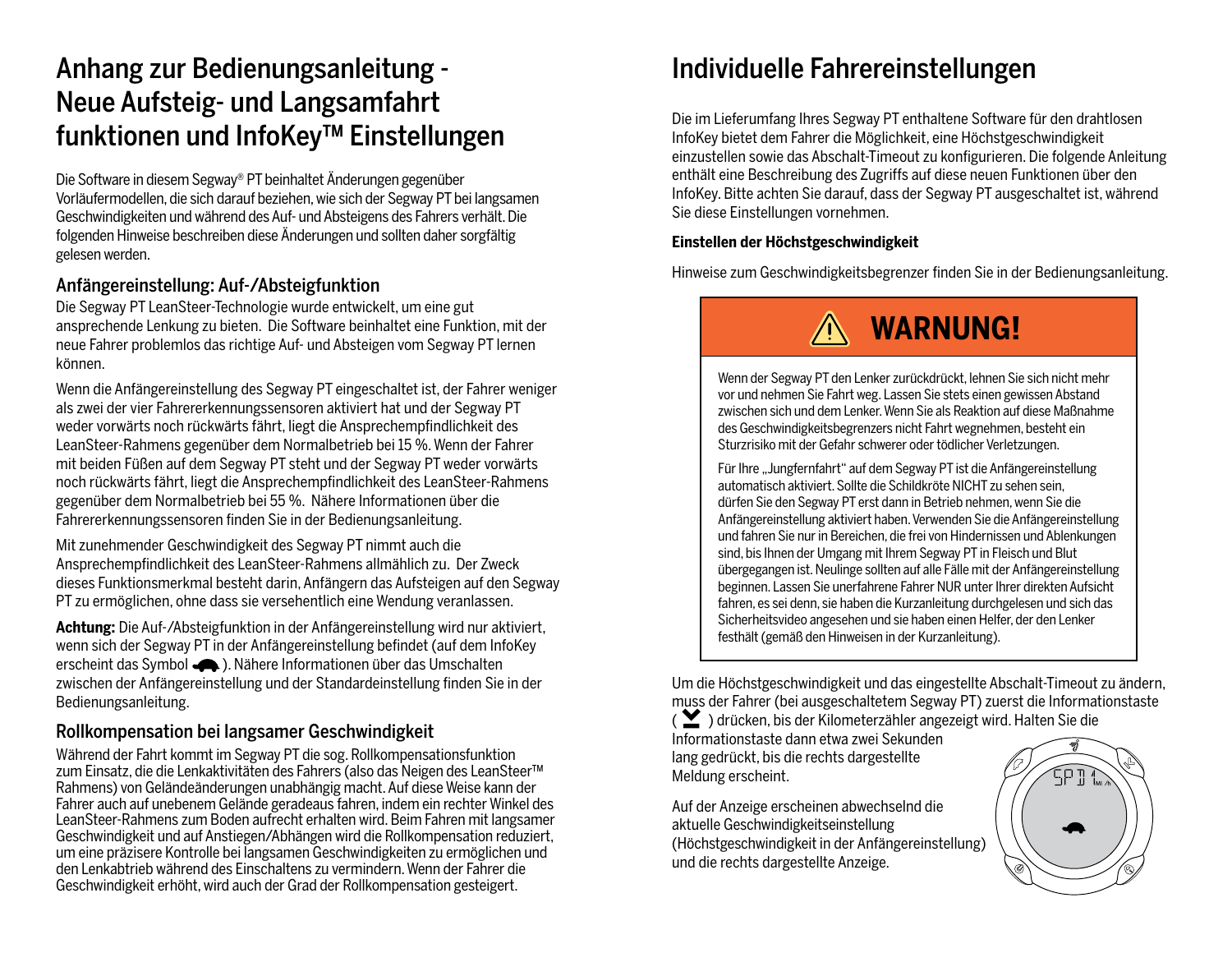Wenn Sie den Sicherheitsschalter ( $\bigodot$ ) drücken, wird die nächste verfügbare Geschwindigkeit angezeigt. Die Optionen für die Höchstgeschwindigkeit in der

Anfängereinstellung reichen in 0,8-km/h (0,5 mi/h)-Schritten von 6,4 km/h (4,0 mi/h) bis 13 km/h (8,0 mi/h).

Wenn die von Ihnen bevorzugte Geschwindigkeit angezeigt wird, drücken Sie erneut die Informationstaste ( $\blacktriangleright$ ), um die Geschwindigkeit in der Anfängereinstellung zu speichern. Auf dem InfoKey sollten dann die rechts dargestellten Informationen angezeigt werden.



Auf der Anzeige erscheinen abwechselnd die aktuelle Geschwindigkeitseinstellung (Höchstgeschwindigkeit in der Standardeinstellung) und die obige Anzeige.

Wenn Sie den Sicherheitsschalter ( $\bigcap$ ) drücken, wird die nächste zur Auswahl stehende Geschwindigkeit angezeigt. Die Geschwindigkeiten in der Standardeinstellung reichen in 0,8-km/h (0,5 mi/h)-Schritten von 6,4 km/h (4,0 mi/h) bis 20 km/h (12,5 mi/h).

Wenn die von Ihnen bevorzugte Geschwindigkeit angezeigt wird, drücken Sie erneut die Informationstaste ( $\blacktriangleright$ ), um die Geschwindigkeit in der Standardeinstellung zu speichern. Auf dem InfoKey sollten dann die rechts dargestellten Informationen angezeigt werden.



Auf der Anzeige erscheinen abwechselnd die aktuelle Abschalt-Timeout-Einstellung und diese Anzeige.

#### **Einstellen des Abschalt-Timeouts**

Unter Abschalt-Timeout ist die Zeit zu verstehen, während der der Segway PT im Standby-Modus eingeschaltet bleibt. Nähere Informationen über den Standby-Modus finden Sie in der Bedienungsanleitung. Wenn Sie den Sicherheitsschalter  $\mathcal{L}(\Theta)$  drücken, werden die verfügbaren Abschalt-Timeout-Optionen der Reihe nach angezeigt.

4 Sekunden 30 Sekunden 1 Minute 5 Minuten 15 Minuten

Wenn Sie die Informationstaste ( $\blacktriangleright$ ) drücken, werden Ihre Timeout-Intervalleinstellungen gespeichert und der InfoKey nimmt wieder den Normalbetrieb auf. Alle von Ihnen gewählten Optionen stehen dem Segway PT zur Verfügung, wenn Sie ihn das nächste Mal einschalten.

## Complemento del manual de referencia - Nueva configuración para la subida, la baja velocidad y el controlador InfoKey™

El software de este Segway ® PT incluye cambios con respecto a los modelos anteriores sobre la forma en que funciona el Segway PT a velocidades bajas y mientras se monta y desmonta el usuario. Las siguientes instrucciones describen estos cambios, por lo que le recomendamos leerlas cuidadosamente.

## Característica de subida/bajada en la configuración de principiante

La tecnología LeanSteer del Segway PT fue diseñada para brindar un control de la dirección altamente sensible. Este software incluye una característica para ayudar a los usuarios a aprender a subirse y bajarse del Segway PT.

Cuando el Segway PT esté en el ajuste de principiante, el ocupante tenga activados menos de dos de los cuatro sensores de detección del usuario, y el Segway PT no se esté moviendo hacia atrás ni hacia adelante, la sensibilidad de la barra de dirección LeanSteer estará a 15% de su operación normal. Si el usuario tiene ambos pies en el Segway PT y el aparato no se está moviendo hacia atrás ni hacia adelante, la sensibilidad de la barra de dirección LeanSteer estará a 55% de su operación normal. Si desea más información sobre los sensores de detección del usuario, consulte el manual de referencia.

A medida que aumente la velocidad del Segway PT, la sensibilidad de la barra de dirección LeanSteer se va incrementando gradualmente. El objetivo de esta característica es permitir que los usuarios principiantes se suban al Segway PT sin hacerlo girar involuntariamente.

**Nota:** La característica de subida/bajada del principiante sólo se activa cuando el Segway PT está en el ajuste de principiante. (Aparece el icono  $\bullet\bullet$  en el controlador InfoKey.) Si desea más información sobre la conmutación entre la configuración de principiante y el ajuste estándar, consulte el manual de referencia.

## Compensación de balanceo a baja velocidad

Durante la operación, el Segway PT utiliza una característica llamada compensación de balanceo, que separa el comando direccional del usuario (es decir, la inclinación de la barra de dirección LeanSteer™) con respecto a los cambios en el terreno de desplazamiento. Esto permite que el ocupante se desplace en línea recta por terreno disparejo, manteniendo la barra de dirección LeanSteer perpendicular al suelo. Al desplazarse a bajas velocidades y en pendiente, la compensación de balanceo se reduce. Esto permite un control más preciso a bajas velocidades y además reduce la desviación de la dirección durante el arranque. A medida que los usuarios aumenten la velocidad, también se va incrementando el grado de compensación de balanceo.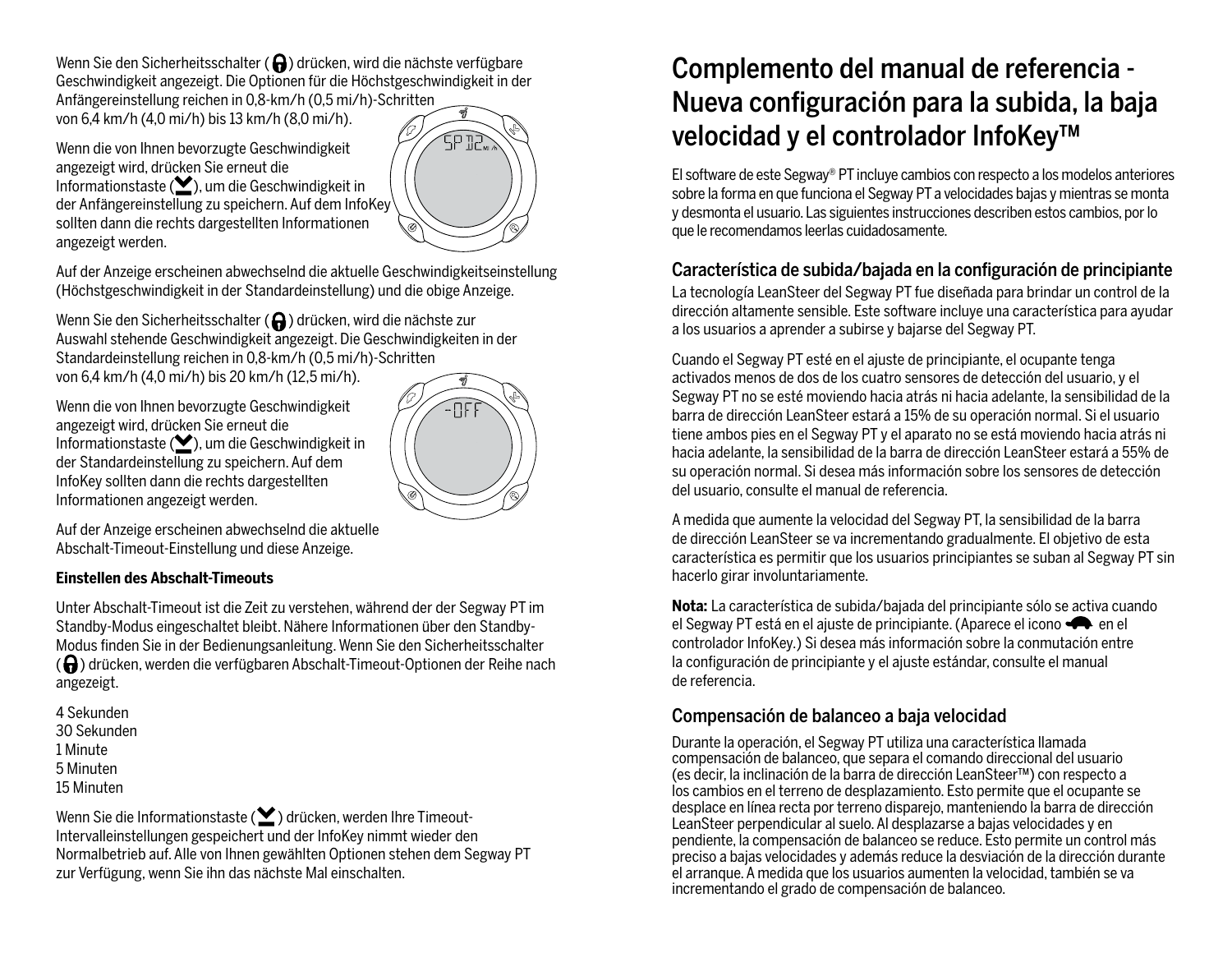## Configuración de personalización del usuario

El software del controlador inalámbrico InfoKey incluido con el Segway PT permite que el usuario fije sus propios ajustes de límite de velocidad y de apagado/tiempo de espera. Las siguientes instrucciones describen cómo acceder a estas nuevas características utilizando el controlador InfoKey. Cerciórese de que el Segway PT esté apagado cuando regule estos ajustes.

#### **Ajuste de los límites de velocidad**

Si desea información sobre el limitador de velocidad, consulte el manual de referencia.

# **¡ADVERTENCIA!**

Si siente que el Segway PT empuja el manillar hacia atrás, deje de inclinarse hacia delante y disminuya la velocidad. Deje siempre espacio entre su cuerpo y el manillar. Si no se disminuye la velocidad como respuesta al limitador de velocidad, se puede producir un riesgo de lesiones graves o letales causadas por caídas.

El Segway PT está configurado para funcionar exclusivamente en la configuración de principiante la primera vez que sea utilizado. Si el icono de la tortuga no aparece en la pantalla, NO suba al Segway PT hasta que haya activado la configuración de principiante. Utilice dicha configuración y desplácese por zonas donde no haya obstáculos ni distracciones, hasta que se sienta cómodo en el Segway PT. Todos los usuarios nuevos deben usar la configuración de principiante. NO deje que los nuevos usuarios utilicen el Segway PT sin su supervisión directa, a menos que hayan leído el manual básico y visto el vídeo de seguridad o que tengan un acompañante que les sostenga el manillar según las instrucciones de dicho manual.

Para modificar los límites de velocidad y tiempo de espera de apagado, el usuario debe primero (con el Segway PT apagado) pulsar el botón para visualizar  $information$  ) hasta que aparezca el cuentakilómetros. Luego, debe mantener

pulsado el botón para visualizar información unos dos segundos, hasta que aparezca el mensaje de visualización a la derecha.

La pantalla alternará entre la velocidad actual (límite de velocidad para principiante) y la pantalla de la derecha.



Al pulsar el botón de seguridad  $\left(\bigcap\right)$  aparecerá la siguiente velocidad disponible. Las opciones de límite de velocidad de la configuración de principiante

comprenden entre 6,4 km/h (4,0 mph) y 13 km/h (8,0 mph) en incrementos de 0,8 km/h (0,5 mph).

Una vez que aparezca su velocidad preferida, pulse nuevamente el botón para visualizar información  $\left( \sum_{i=1}^{\infty} \right)$  a fin de guardar la velocidad de la configuración de principiante. El controlador InfoKey debe exhibir la información que aparece a la derecha.



La pantalla alternará entre la velocidad actual (límite de velocidad de la configuración estándar) y la pantalla que aparece más arriba.

Al pulsar el botón de seguridad ( $\bigoplus$ ) aparecerá la siguiente velocidad que puede escoger. Las velocidades de la configuración estándar comprenden entre 6,4 km/h (4,0 mph) y 20 km/h (12,5 mph) en incrementos de 0,8 km/h (0,5 mph).

Una vez que aparezca la velocidad de su preferencia, pulse nuevamente el botón para visualizar información  $\mathcal{L}$ ) a fin de guardar la velocidad de la configuración estándar. El controlador InfoKey debe exhibir la pantalla que aparece a la derecha.



La pantalla alternará entre la configuración de apagado-tiempo de espera y esta pantalla.

#### **Fijación del tiempo de espera de apagado**

El tiempo de espera de apagado es el lapso en que Segway PT permanecerá encendido pero en el modo de espera. Si desea obtener más información sobre el modo de espera, consulte el manual de referencia. Al pulsarse el botón de seguridad  $\left(\bigoplus\right)$  se pasará por los tiempos de espera de apagado:

4 segundos 30 segundos 1 minuto 5 minutos 15 minutos

Al pulsarse el botón para visualizar información ( $\sum$ ) se guardará el ajuste del intervalo de tiempo de espera y el controlador InfoKey volverá a la operación normal. Todas las selecciones que haya hecho estarán disponibles para el Segway PT la próxima vez que lo haga arrancar.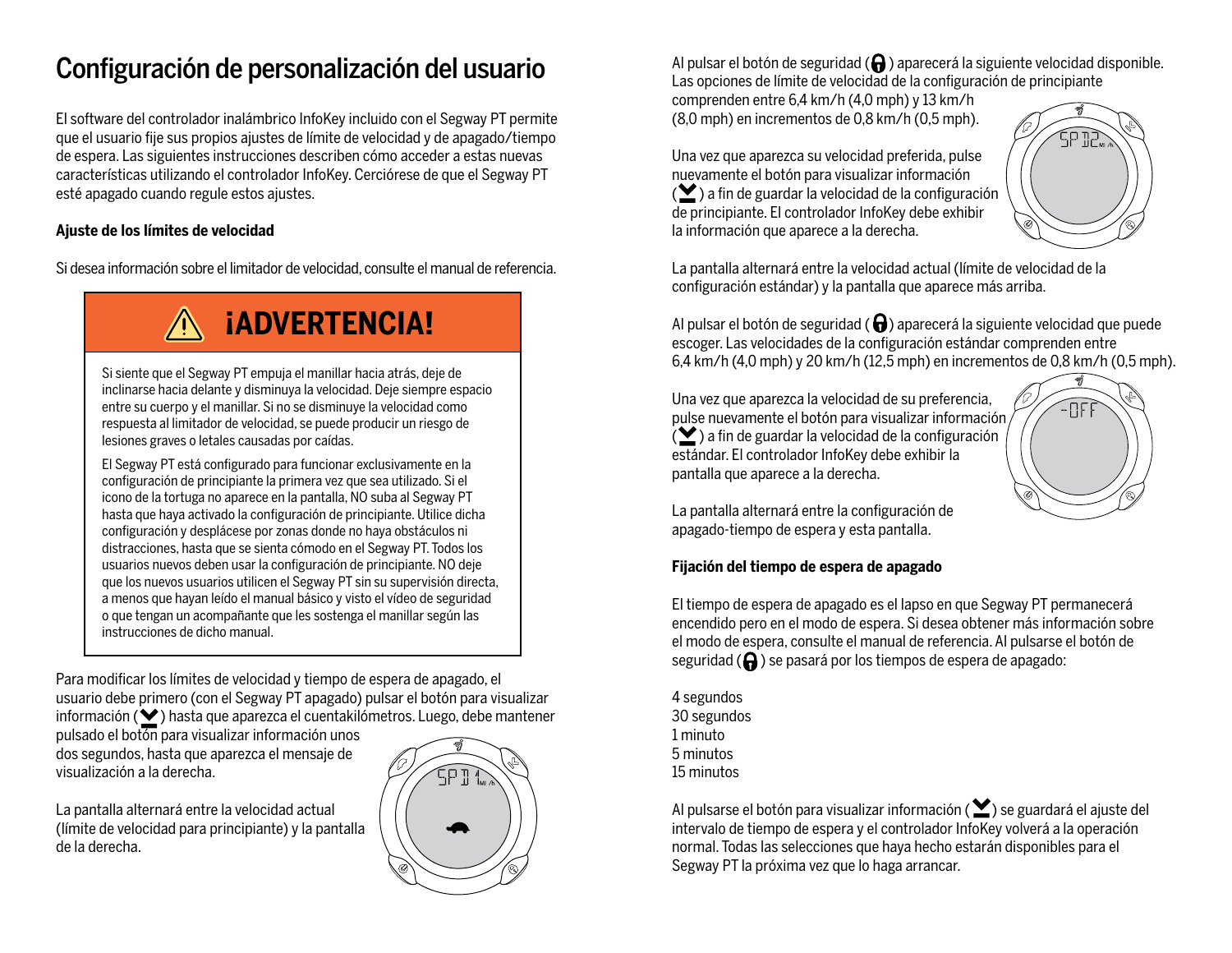## レファレンスマニュアル 補足 - 初めての使用、低速および InfoKey™ コントローラの設定

この Segway ® PT のソフトウェアには、低速時および乗降時のセグウェイ PT 動作に関する、以前のモデルからの変更部分が含まれています。この変更に ついて以下の説明を注意してお読みください。

### 初心者乗降機能

セグウェイ PT LeanSteer テクノロジーは、反応にすぐれたステアリングを提 供するように設計されています。このソフトウェアは、初心者がセグウェイ PT の乗り降りを容易に習得できるように補助します。

セグウェイ PT が初心者設定になっていて、4 つのセンサーのうち 1 つ以下 の搭乗者検知センサーしかオンになっておらず、セグウェイ PT が前進も後退 もしていない場合、LeanSteer フレームの感度は通常動作の 15 %です。セグ ウェイ PT の上に乗り手の 2 本の足が乗っていて、セグウェイ PT が前進も後 退もしていない場合、LeanSteer フレームの感度は通常動作の 55 %です。搭 乗者検知センサーの詳細は、『レファレンスマニュアル』をご覧ください。

セグウェイ PT の速度が増すに従って、LeanSteer フレームの感度が徐々に増 加します。この機能は、初心者が搭乗するときに、あやまってセグウェイ PT を 回転させないようにするものです。

注: 初心者設定の乗り降り機能は、セグウェイ PT が初心者設定になってい るときにだけ有効です。(← アイコンが InfoKey コントローラに表示されま す。)初心者設定と標準設定の切り替え方法の詳細については、レファレンス マニュアルをご覧ください。

### 低速ロール補正

走行中に、セグウェイ PT は、ロール補正機能(Roll Compensation)を使って、 乗り手からのステアリング指示(LeanSteer™ フレームを傾ける)を路面の変 化から切り離します。これは、LeanSteer フレームを地面に直角に保つことに よって、でこぼこ道でも乗り手が真っ直ぐに走行できるようにします。低速走 行中および坂道での走行中は、ロール補正機能 (Roll Compensation) は減少 します。これによって、低速時により精密なコントロールを可能にするだけで なく、走行中のステアリングのぶれを軽減します。走行速度が増すにつれ、ロ ール補正機能(Roll Compensation)も増します。

# 搭乗者のカスタム設定

セグウェイ PT のワイヤレス InfoKey コントローラのソフトウェアで、乗り手の 速度制限およびシャットダウン / タイムアウトを設定できます。次に、InfoKey コントローラを使って、新しい機能にアクセスする方法を説明します。これら の設定を変更するときには、セグウェイ PT がオフになっていることを確認し てください。

### 速度制限設定

速度制限機能については、レファレンスマニュアルをご覧ください。

# **警告!**

セグウェイ PT がハンドルバーを後方に押してきたら、前方向 へ傾くのを止め、速度を落としてください。常に自分とハンド ルバーとの間に間隔を置いてください。速度制限機能に従っ て速度を落とさないと、転落によって死亡や大けがをする危 険があります。

初めての使用時にはセグウェイ PT は初心者設定のみがオン の状態に設定されています。亀のアイコンが表示されていな い場合は初心者設定をオンにするまでセグウェイ PT に乗ら ないでください。セグウェイ PT に十分に慣れるまでは、初心 者設定を使って、障害物のない安全な場所で走行してくださ い。すべての初心者は初心者設定を使う必要があります。初 心者が『スタートマニュアル』と安全ビデオで学習し、『スター トマニュアル』の指示に従ってスポッターがハンドルバーを 支えていない限り、あなたの監督範囲外の場所でセグウェイ PT を操作させないでください。

速度制限とシャットダウンタイムアウトを変更するには、(セグウェイ PT がオ ンになっていない状態で) 走行距離計が表示されるまで乗り手が情報表示

ボタン (♥) を押し続ける必要があります。続いて、 情報表示ボタンを 2 秒間押して、右側にメッセ ージを表示させます。

ディスプレイが現在の速度設定 (初心者設定の 速度制限) と右側の表示の間で切り替わります。

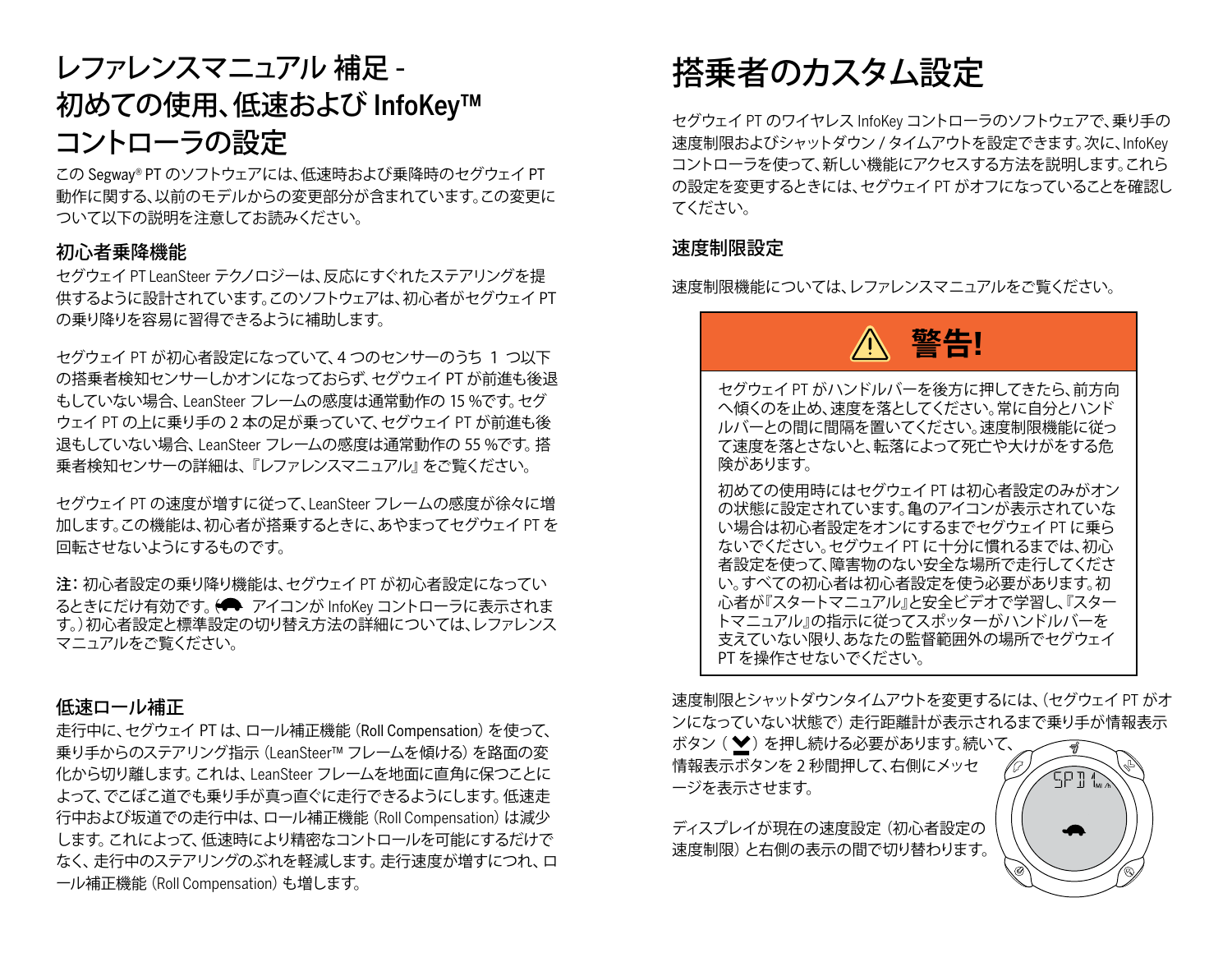セキュリティボタン (A) を押すと、次に使用可能な速度が表示されます。 初心者設定の速度制限オプションは、0.5 mph (0.8Km/時) 段階で 4.0 mph

(6.5Km/時) から 8.0 mph (13Km/時) までの 範囲です。

希望の速度が表示されたら、情報表示ボタン

(♥) をもう一度押して、初心者設定速度を保存 します。InfoKey コントローラの右側に情報が表示 されます。



ディスプレイが現在の速度設定 (標準設定の速度制限) と上の表示の間で切り替わります。

セキュリティボタン (A) を押すと、次に選択可能な速度が表示されます。 標準設定の速度制限オプションは、0.5 mph (0.8Km/時) 段階で 4.0 mph

(6.5Km/時) から 12.5 mph (20Km/時) までの 範囲です。

希望の速度が表示されたら、情報表示ボタン (♥) をもう一度押して、標準設定速度を保存し ます。InfoKey コントローラの右側に情報が表示 されます。

ディスプレイは、現在のシャットダウンタイムアウト設定 とこの表示の間で切り替わります。

## シャットダウンタイムアウトの設定

シャットダウンタイムアウトは、セグウェイ PT がスタンバイモードでオンにな り続けている間のことです。スタンバイモードの詳細は、『レファレンスマニ ュアル』をご覧ください。セキュリティボタン (A)を押すと、使用可能なシャ ットダウンタイムアウトが順に切り替わります。

4 秒 30 秒

1 分

- 5 分
- 15 分

情報表示ボタン ( $\blacktriangleright$ ) を押すと、タイムアウト期間設定が保存され、InfoKey コントローラが通常動作に戻ります。セグウェイ PT を次回オンにしたとき に、これらの選択項目すべてが使用可能な状態になります。

# 参考手册增补 — 新登上、低速和 InfoKey™ 控制器设置

本 Segway ® PT 中的软件包括对以前型号的更改,涉及 Segway PT 在低速状 况下以及驾驶员登上和走下期间的运行方式。以下说明介绍了这些更改, 请认真阅读。

## 初学者设置登上/走下功能

Segway PT 的倾斜操纵技术旨在提供反应灵敏的转向功能。该软件中 包含的一项功能可以帮助初学的驾驶员轻松掌握登上和走下 Segway PT 的方法。

当 Segway PT 启用了初学者设置时, 如果驾驶员触发的驾驶员探测传感器 不到两个(共四个)而且 Segway PT 既未前进也未后退,则倾斜操纵架的 灵敏度仅为正常工作状态的 15%。如果驾驶员双脚放在 Segway PT 上,而 且 Segway PT 既未前进也未后退, 则倾斜操纵架的灵敏度为正常工作状态 的 55%。有关驾驶员探测传感器的详细信息,请参阅《参考手册》。

随着 Segway PT 的速度提高,倾斜操纵架的灵敏度也逐步增加。此功能的 用途是保证初学的驾驶员在登上 Segway PT 时不会无意间转向。

注意**:** 初学者设置登上/走下功能仅在 Segway PT 启用了初学者设置时方可 使用。( 图标显示在 InfoKey 控制器上。)有关在初学者设置和标准 设置之间转换的详细信息,请参阅《参考手册》。

## 低速摇晃补偿

Segway PT 在运行期间使用称为摇晃补偿的功能,将来自驾驶员的转向输 入(将 LeanSteer™ 向某个方向倾斜)与行驶中的地形变化区分开来。这 样,驾驶员只要保持倾斜操纵架与地面垂直就可以在不平整的地形上沿直 线驾驶。在斜坡上低速驾驶时,摇晃补偿会减少。这可在低速下获得更精 确的控制并减少电源打开期间的转向漂移。随着驾驶员的速度提高,摇晃 补偿也会增加。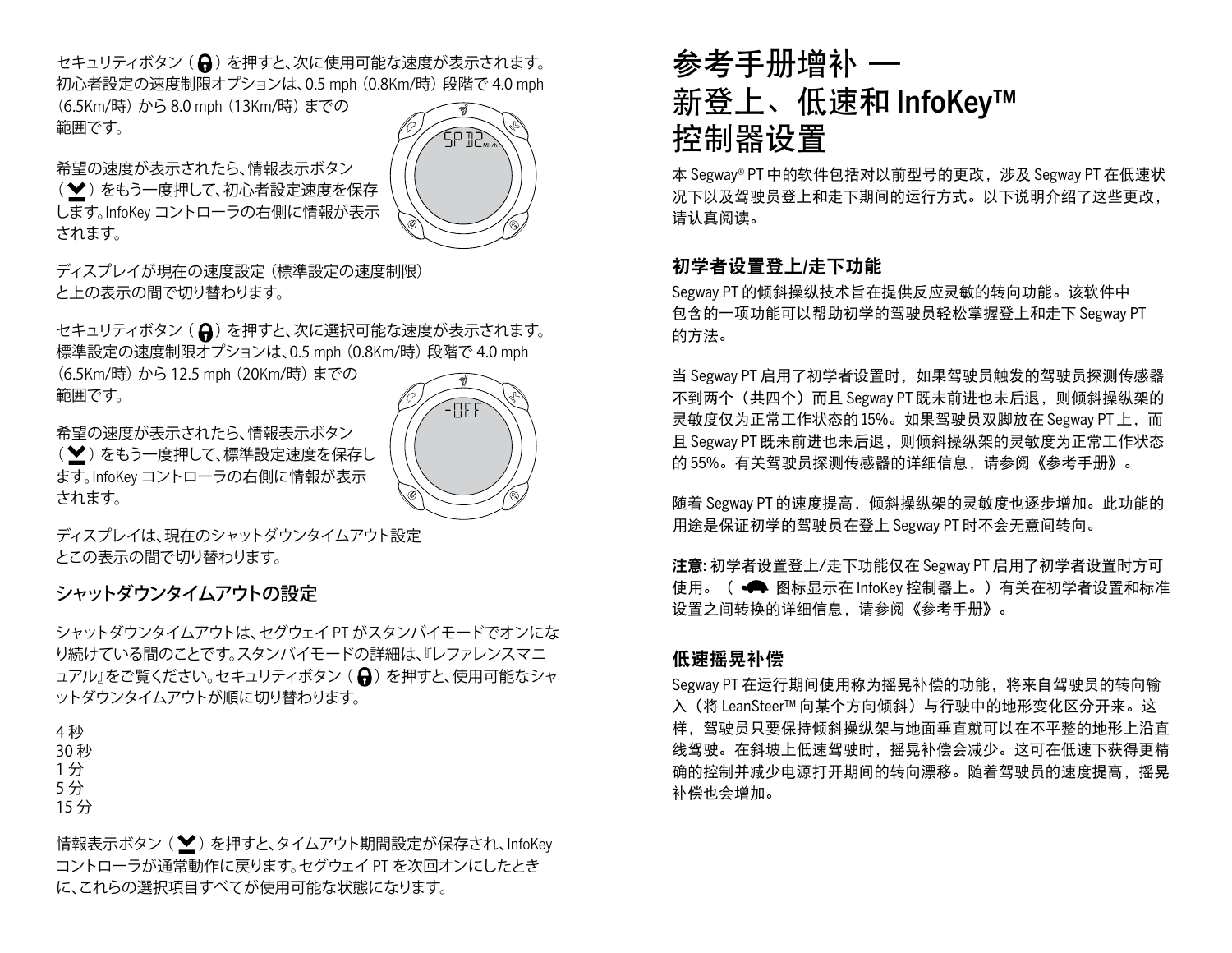# 驾驶员自定义设置

Segway PT 随附的无线 InfoKey 控制器软件可供驾驶员自行设置其速度限值 和停车/超时设置。以下说明介绍了使用 InfoKey 控制器访问这些新功能的 方法。调节这些设置时请确保 Segway PT 的电源已关掉。

#### 设置速度限值

有关速度限值的信息,请参阅《参考手册》。



要修改速度限值和停车超时设置,驾驶员首先(Segway PT 的电源未打开 时)必须按下信息显示按钮 (♥), 直到显示里程表。 然后,按住信息显示按钮约两秒,直到显示 右图所示的图形消息。

当前速度设置(初学者设置的速度限值) 和右图所示的图形消息将会交替显示。



按下安防按钮 ( 2 ) 将显示下一个可用速度。初学者设置的速度限值可在 4.0 英里/小时 (6.5 公里/小时)到 8.0 英里/小时 (13 公里/小时)的范围内选

择,以 0.5 英里/小时 (0.8 公里/小时)为增量。

当屏幕上显示出您需要的速度时,再次按下信息 显示按钮( ♥ ) 即可保存初学者设置的速度 限值。InfoKey 控制器应显示右图所示的信息。



当前速度设置(标准设置的速度限值)和上图 所示图形消息将会交替显示。

按下安防按钮 ( 2 ) 将显示可以选择的下一个速度。标准设置的速度范围 从 4.0 英里/小时 (6.5 公里/小时)到 12.5 英里/小时 (20 公里/小时), 以 0.5 英里/小时 (0.8 公里/小时)为增量。

当屏幕上显示出您需要的速度时,再次按下信息 显示按钮 (  $\blacktriangleright$  ) 即可保存标准设置的速度限值。 InfoKey 控制器现在应显示右图所示的图形消息。

当前停车超时设置和此图形消息将交替显示。



设置停车超时

停车超时是 Segway PT 能够以待机模式保持电源开启状态的时间长度。有 关待机模式的详细信息,请参阅《参考手册》。按下安防按钮 ( Q ) 可循 环显示可以选择的停车超时设置:

| 4 秒钟  |  |
|-------|--|
| 30 秒钟 |  |
| 1分钟   |  |
| 5 分钟  |  |
| 15 分钟 |  |
|       |  |

按下信息显示按钮( $\sum$ ) 将保存超时的时间间隔设置, InfoKey 控制器将 返回正常工作状态。所有选择在您下次打开 Segway PT 电源时均可使用。